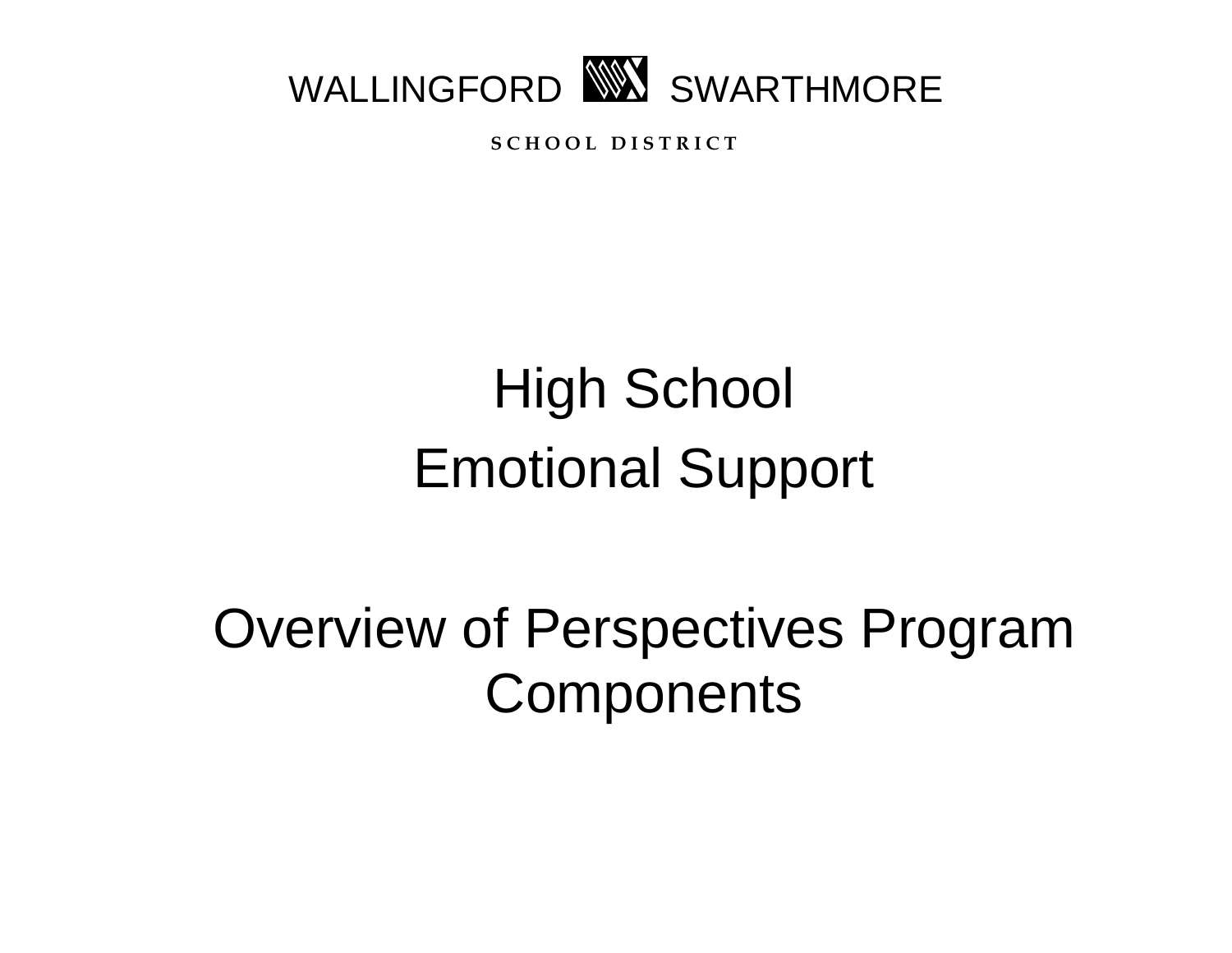Students have access to a full continuum of services through a flexible scheduling process. Based on the needs of the student as identified by the IEP team, students have opportunities to participate in the following types of classes:

- general education classes with appropriate accommodations and special education teacher consults
- general education classes with in-class support from a paraprofessional
- general education classes with reduced
- size and modified pace
- special education classes
- intervention classes for Reading and Math
- inclusion in DCIU vocational program

The range of support available extends from Full Time (receiving special education services for 80% or more of the school day), Supplemental (receiving special education services for more than 20% and less than 80% of the school day) to Itinerant (Supplemental (receiving special education services for 20% or less of the school day.

The Perspectives program provides instruction in a small, structured setting with positive behavior supports. The program is staffed with an emotional support teacher, a paraprofessional and a licensed mental health professional.

The Perspectives program has two key components:

- 1. Behavior Supports
	- Development of FBAs & PBSPs
	- Structured Level System with Daily Data Collection
	- Group Counseling
	- Individual Counseling
	- Personal Development Curriculum
		- o Self-Awareness
		- o Self-Control
		- o Empathy
		- o Communication/Social skills
		- o Self-Efficacy
		- o Ability to Self-Motivate
- 2. Academic Supports
	- Ongoing Assessment
	- Extra Help with Assignments
	- Extra Time for Tests/Quizzes
	- Development of Strategies for Success
	- Direct Instruction in Executive Functioning
	- Weekly Transition Seminars